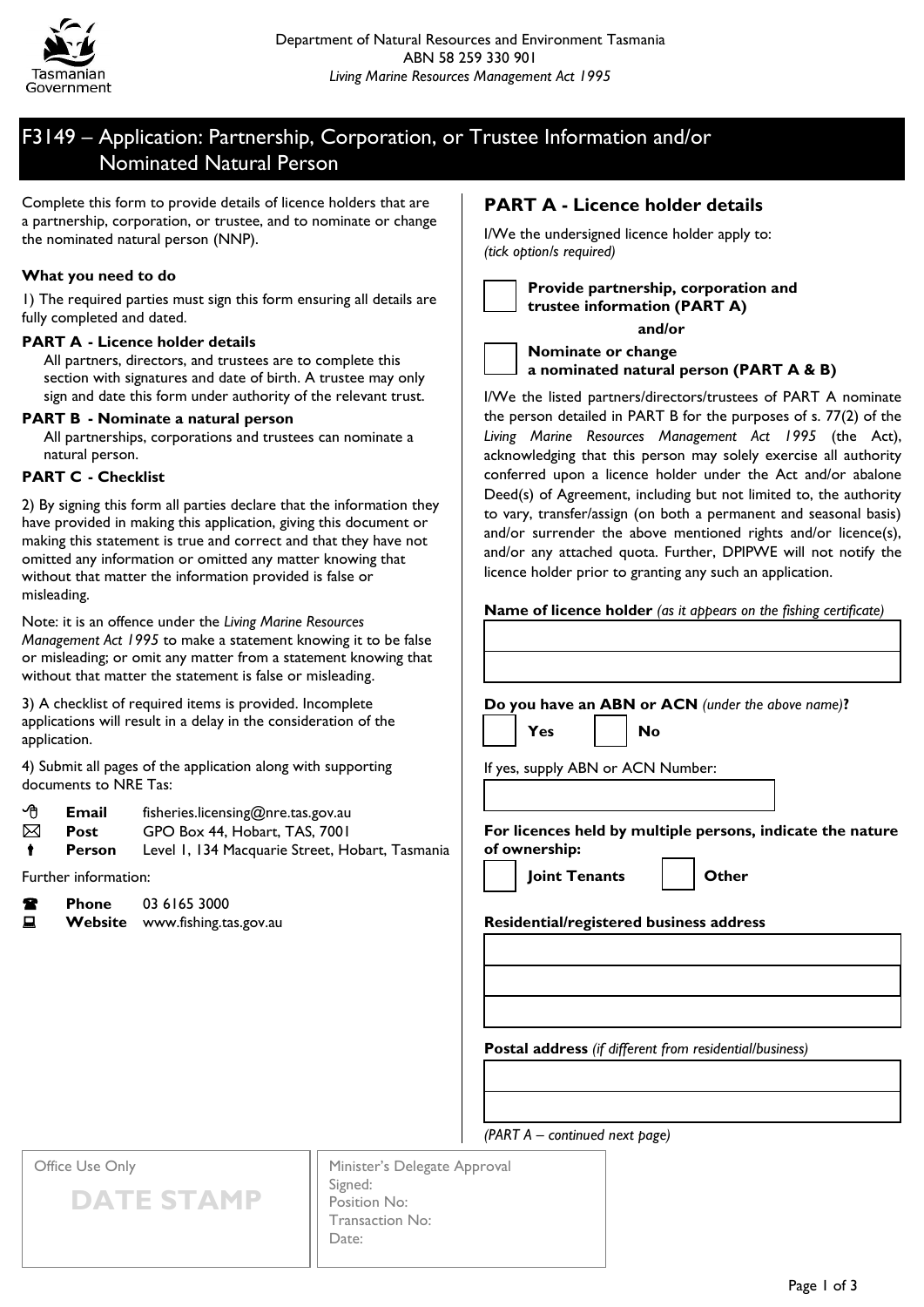

# F3149 – Application: Partnership, Corporation, or Trustee Information and/or Nominated Natural Person

| (PART A - Licence holders details continued) |               | <b>PART B - Nominate a natural person</b>                           |      |
|----------------------------------------------|---------------|---------------------------------------------------------------------|------|
| List all partners, directors and/or trustees |               | <b>Title</b>                                                        |      |
| I. Full name                                 |               |                                                                     |      |
|                                              |               | Name of nominated natural person (NNP)                              |      |
| <b>Signature</b>                             | Date of birth |                                                                     |      |
|                                              |               |                                                                     |      |
|                                              |               | Date of birth                                                       |      |
| 2. Full name                                 |               |                                                                     |      |
|                                              |               | <b>Residential address</b>                                          |      |
| <b>Signature</b>                             | Date of birth |                                                                     |      |
|                                              |               |                                                                     |      |
|                                              |               |                                                                     |      |
| 3. Full name                                 |               |                                                                     |      |
|                                              |               | <b>Postal address</b>                                               |      |
| <b>Signature</b>                             | Date of birth |                                                                     |      |
|                                              |               |                                                                     |      |
|                                              |               | <b>Phone number</b>                                                 |      |
| 4. Full name                                 |               |                                                                     |      |
|                                              |               |                                                                     |      |
| <b>Signature</b>                             | Date of birth | <b>Email address</b>                                                |      |
|                                              |               |                                                                     |      |
|                                              |               |                                                                     |      |
| 5. Full name                                 |               |                                                                     |      |
|                                              |               | <b>Signature of NNP</b>                                             | Date |
| <b>Signature</b>                             | Date of birth |                                                                     |      |
|                                              |               |                                                                     |      |
| 6. Full name                                 |               |                                                                     |      |
|                                              |               | Please identify which licence / licence package you are             |      |
| <b>Signature</b>                             | Date of birth | nominating the NNP for by supplying the following:                  |      |
|                                              |               | <b>Type of licence</b>                                              |      |
|                                              |               | (eg rock lobster, fish processing, abalone quota under deed (AQUD)) |      |
| 7. Full name                                 |               |                                                                     |      |
|                                              |               | Licence entitlement number or AQUD unit number/s                    |      |
| <b>Signature</b>                             | Date of birth |                                                                     |      |
|                                              |               |                                                                     |      |
|                                              |               |                                                                     |      |